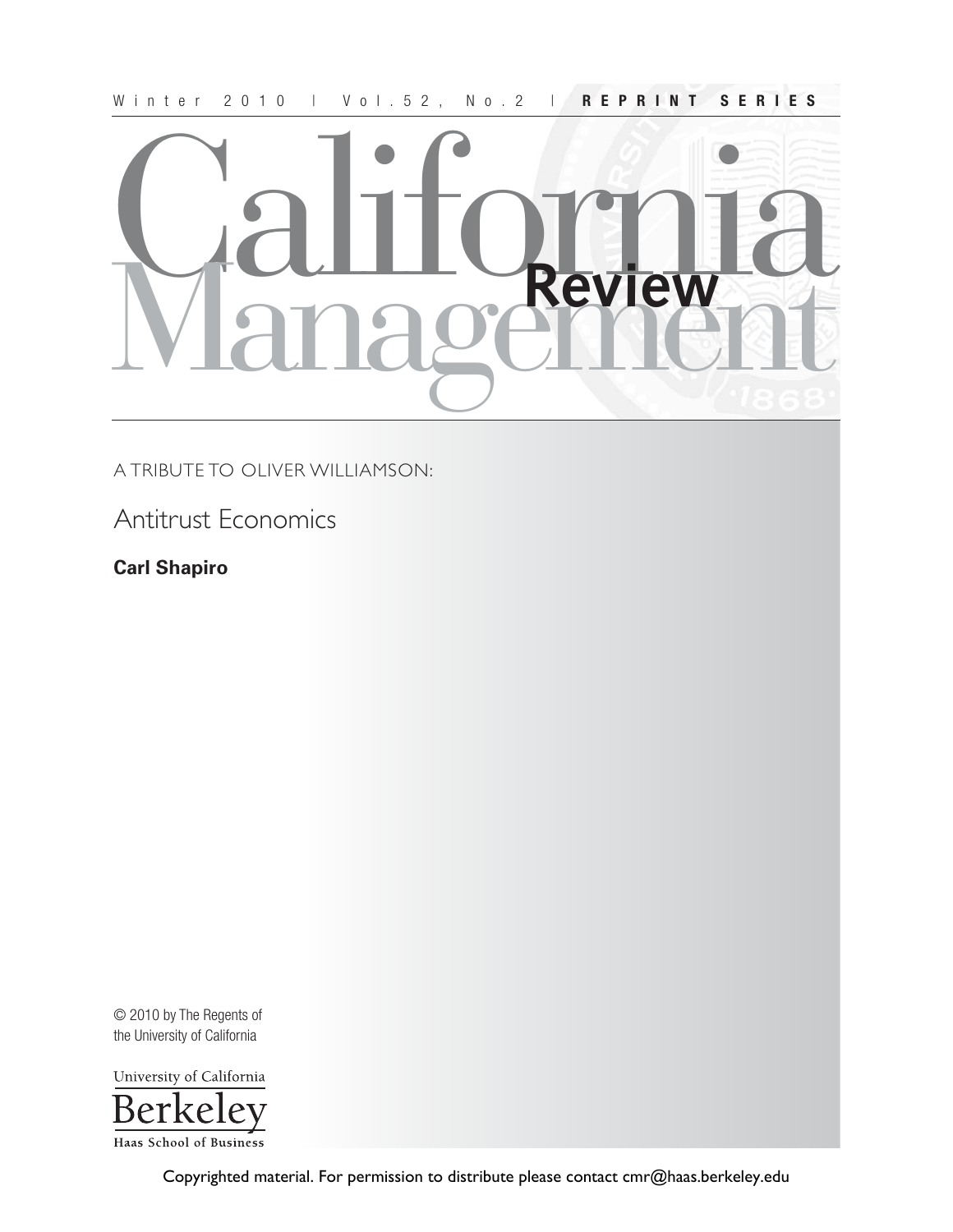# A TRIBUTE TO OLIVER WILLIAMSON: **Antitrust Economics**

## **Carl Shapiro**

I liver Williamson's influence on antitrust economics is enor-<br>
mous, yet all too easy to neglect as we laud his work on the<br>
comparative advantages of markets vs. organizations for direct<br>
ing economic activity. The work mous, yet all too easy to neglect as we laud his work on the comparative advantages of markets vs. organizations for directing economic activity. The work for which Williamson was tical integration (make vs. buy decisions) and vertical contracting (the managing of relationships with suppliers and customers). These same issues are central to antitrust economics, which concerns itself with the legal and regulatory limits on firms' competitive strategies.

Williamson was greatly influenced by the year he spent during 1966-67 at the Antitrust Division of the U.S. Department of Justice as Special Economic Assistant to the Assistant Attorney General for Antitrust. There he had the opportunity to study up close a variety of business practices and to consider their business rationales. He had the great good fortune to work under Donald Turner, who served as the Assistant Attorney General for Antitrust from 1965-1968 and who was committed to putting antitrust enforcement on sounder economic foundations.<sup>1</sup> Williamson was an important part of this effort, during a time period he has described as "transition years" for antitrust enforcement.<sup>2</sup>

Williamson was skeptical of the conventional wisdom of the time, which presumed that the purpose and effect of many vertical practices was the enhancement of market power and the erection of entry barriers. Contrary to this view, which was widely adopted by antitrust lawyers and courts in the 1960s, Williamson could see rationales for various vertical practices that were based instead on economic efficiency. Williamson brings us back to that time with clarity:

The author thanks Ken Heyer and Phil Weiser for valuable comments on an earlier draft.

#### 138 CALIFORNIA MANAGEMENT REVIEW VOL. 52, NO. 2 WINTER 2010 CMR.BERKELEY.EDU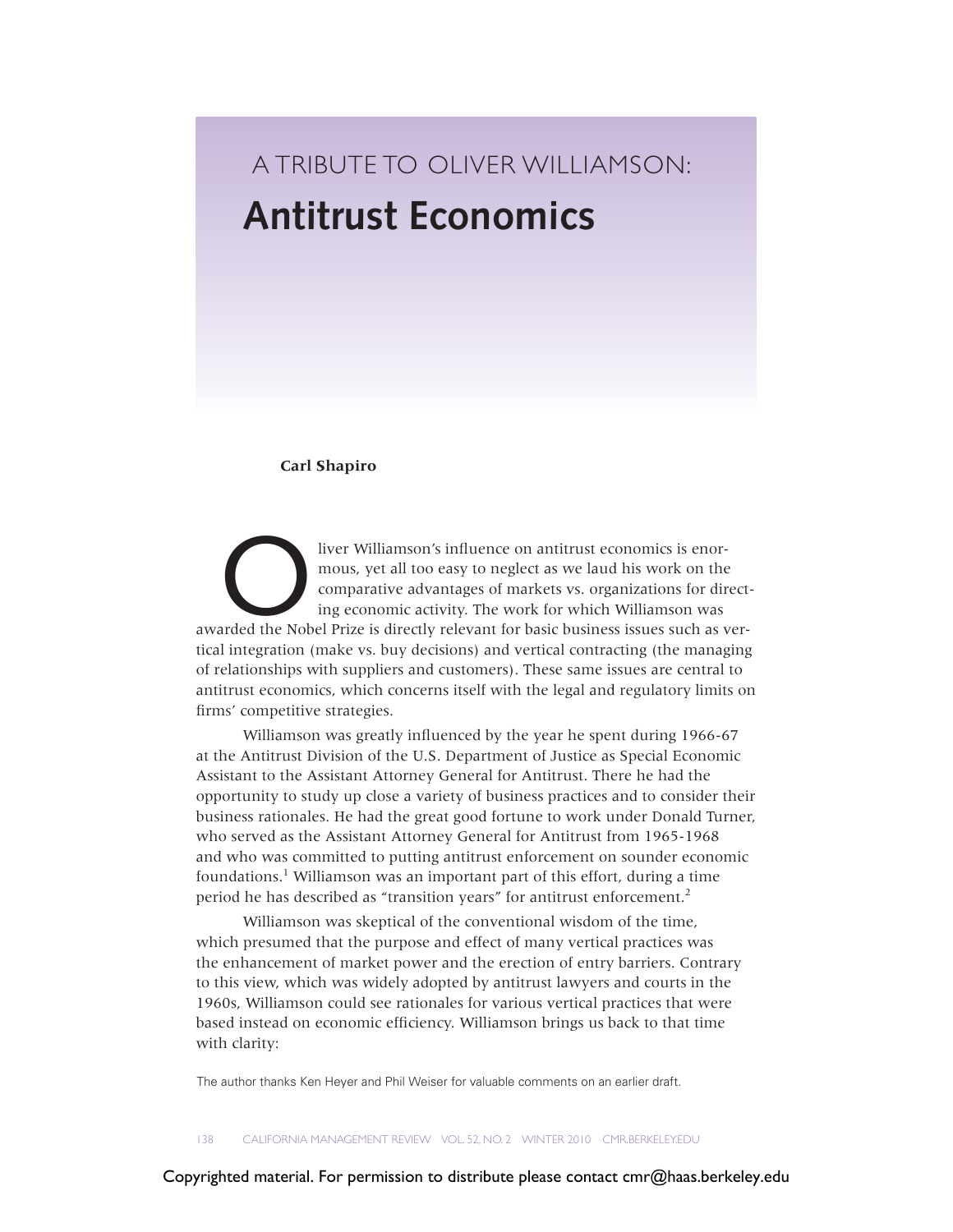As Ronald Coase pithily observed: "One important result of this preoccupation with the monopoly problem is that if an economist finds something—a business practice of one sort or other—that he does not understand, he looks for a monopoly explanation. And as in this field we are very ignorant, the number of ununderstandable practices tends to be very large, and the reliance on a monopoly explanation, frequent." The possibility that non-standard practices sometimes had economizing purpose and effect was ignored or, worse, efficiency was regarded as the source of unfair competitive advantage.<sup>3</sup>

Antitrust economics has evolved so much over the intervening 40 years that we now take many of Williamson's ideas and observations for granted. This evolution can be seen in the dramatic shifts in Supreme Court antitrust jurisprudence regarding all manner of business practices over the past four decades, shifts that have placed much greater weight on the economic analysis of the actual competitive effects of those practices, as advocated by Williamson in the 1960s.

But I get ahead of myself.

The key role played by antitrust considerations in Williamson's thinking can immediately be seen in the title of his seminal 1975 work *Markets and Hierarchies: Analysis and Antitrust Implications*. A close look at Williamson's curriculum vitae shows that much of his early work was motivated by antitrust considerations. One of his very earliest papers, in 1963, involved the key antitrust concept of barriers to entry.<sup>4</sup> Other early work addressed central issues in antitrust economics: the relationship between

market structure and innovation,<sup>5</sup> and the sources of economies of scale.<sup>6</sup> Shortly after his year at the Antitrust Division, Williamson published an important paper that anticipated the subsequent literature on how a firm could enhance its market power by raising its rivals'

Carl Shapiro is the Deputy Assistant Attorney General for Economics, Antitrust Division, U.S. Department of Justice. Transamerica Professor of Business Strategy, Haas School of Business, University of California, Berkeley (on leave).

costs.<sup>7</sup> This paper heralded a series of major contributions to antitrust economics by Williamson following his time at the Antitrust Division. Many of these are assembled in his 1987 collection of writings, *Antitrust Economics*. Looking back, nary a topic can be found today in the field of antitrust to which Williamson has not made substantial and lasting contributions.

# **Efficiencies from Horizontal Mergers**

Mergers and acquisitions are some of the most consequential decisions made by managers. In the case of horizontal mergers—mergers between direct competitors—such mergers are subject to probing antitrust review, primarily by the Antitrust Division of the Department of Justice (DOJ) or the Federal Trade Commission (FTC). An acquisition is prohibited under §7 of the Clayton Act if "the effect of such acquisition may be substantially to lessen competition."

Modern merger analysis essentially involves trading off two considerations. On the one hand, acquisitions can promote economic efficiency and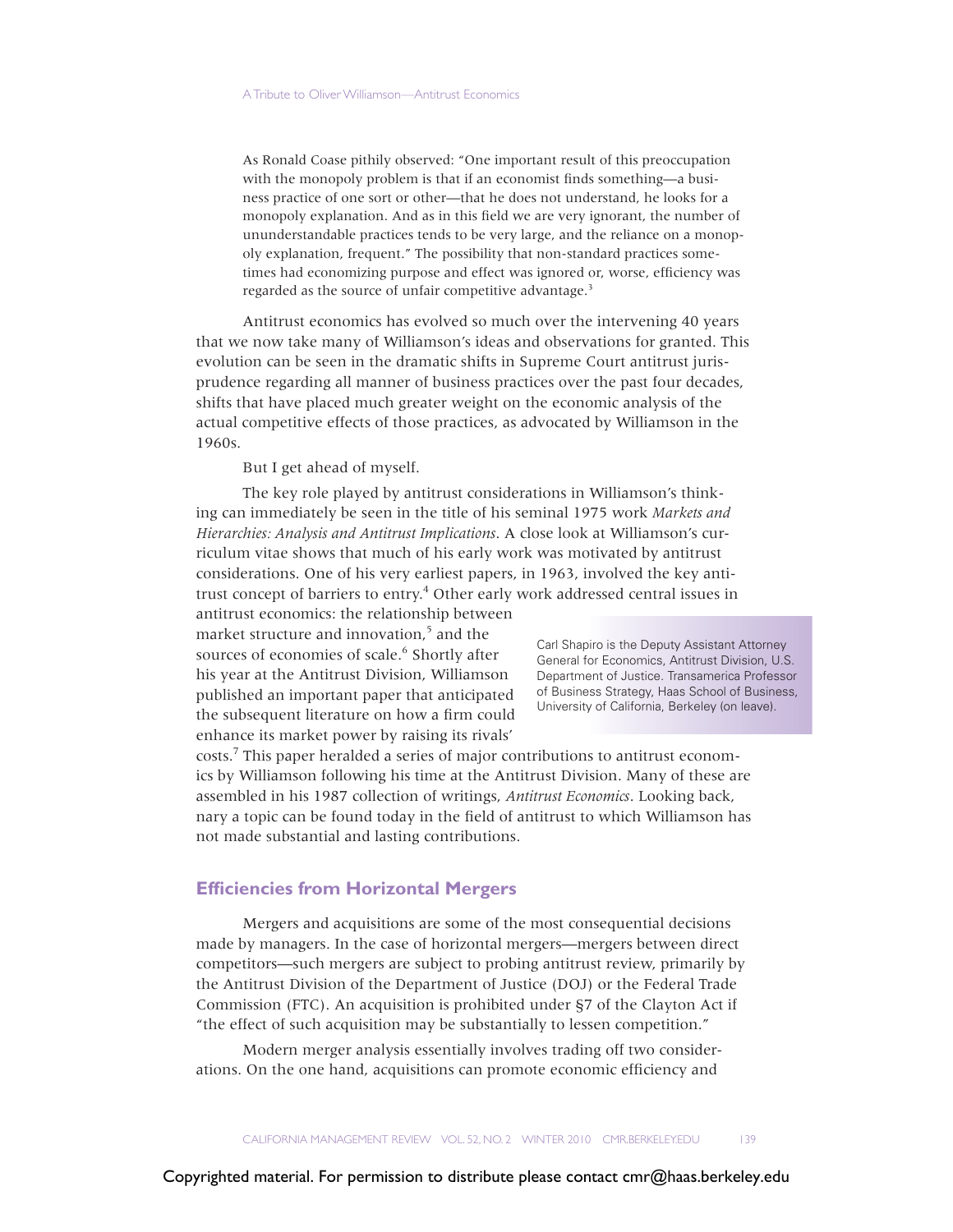enhance competition by allowing the assets of the acquired firm to be combined with the assets of the acquiring firm, under the management of the acquiring firm, where they (hopefully) can be deployed more effectively. On the other hand, when a firm acquires its direct competitor, the merged entity may face less competitive pressure and thus raise prices or otherwise harm customers, whose choices have been restricted. Under the merger analysis followed by the DOJ and the FTC for at least 25 years, efficiencies resulting from the merger count in favor of the merger, at least to the extent that they will be passed through to the customers of the merged entity.

However, such was not the case when Williamson arrived at the Antitrust Division in 1966. The Supreme Court had not been welcoming of merger efficiencies in the *Brown Shoe* case in 1962, stating:

Congress appreciated that occasional higher costs and prices might result from the maintenance of fragmented industries and markets. It resolved these competing considerations in favor of decentralization. We must give effect to that decision. 8

In 1967, evaluating Procter & Gamble's acquisition of Clorox, the Supreme Court had gone even further, ruling that efficiencies could actually be counted *against* a merger, since smaller rivals would find it difficult to compete against a highly efficient merged entity:

Procter would be able to use its volume discounts to advantage in advertising Clorox. Thus, a new entrant would be much more reluctant to face the giant Procter than it would have been to face the smaller Clorox. Possible economics cannot be used as a defense to illegality. Congress was aware that some mergers which lessen competition may also result in economics, but it struck the balance in favor of protecting competition.<sup>9</sup>

While this position may have some populist appeal, and might indeed reflect Congressional intent, it never made a great deal of sense as a matter of economics, at least of one takes the modern approach of applying a consumer welfare standard to merger enforcement policy. As Williamson explains:

The question was, how should a merger that would simultaneously yield both efficiencies and market power be evaluated? I discovered to my surprise that the allocative efficiency consequences of such a merger had never been worked out. The prevailing intuition, however, was that any increase in market power, however small, would trump the benefits of any cost saving. Was that intuition correct?10

To answer this question, Williamson developed what he called a "naïve tradeoff model" model of a merger that both enhanced market power and generated efficiencies. The resulting paper, published in the *American Economic Review* in 1968,<sup>11</sup> provided a foundation for subsequent merger analysis, to the point that economists studying mergers now commonly refer to the "Williamson tradeoff" in merger analysis. At least in the case where there was little or no pre-merger market power, Williamson was able to show in his simple model that a relatively modest cost savings would be sufficient to offset rather large price increase, if the ultimate objective of merger analysis is to maximize total surplus

140 UNIVERSITY OF CALIFORNIA, BERKELEY VOL. 52, NO. 2 WINTER 2010 CMR.BERKELEY.EDU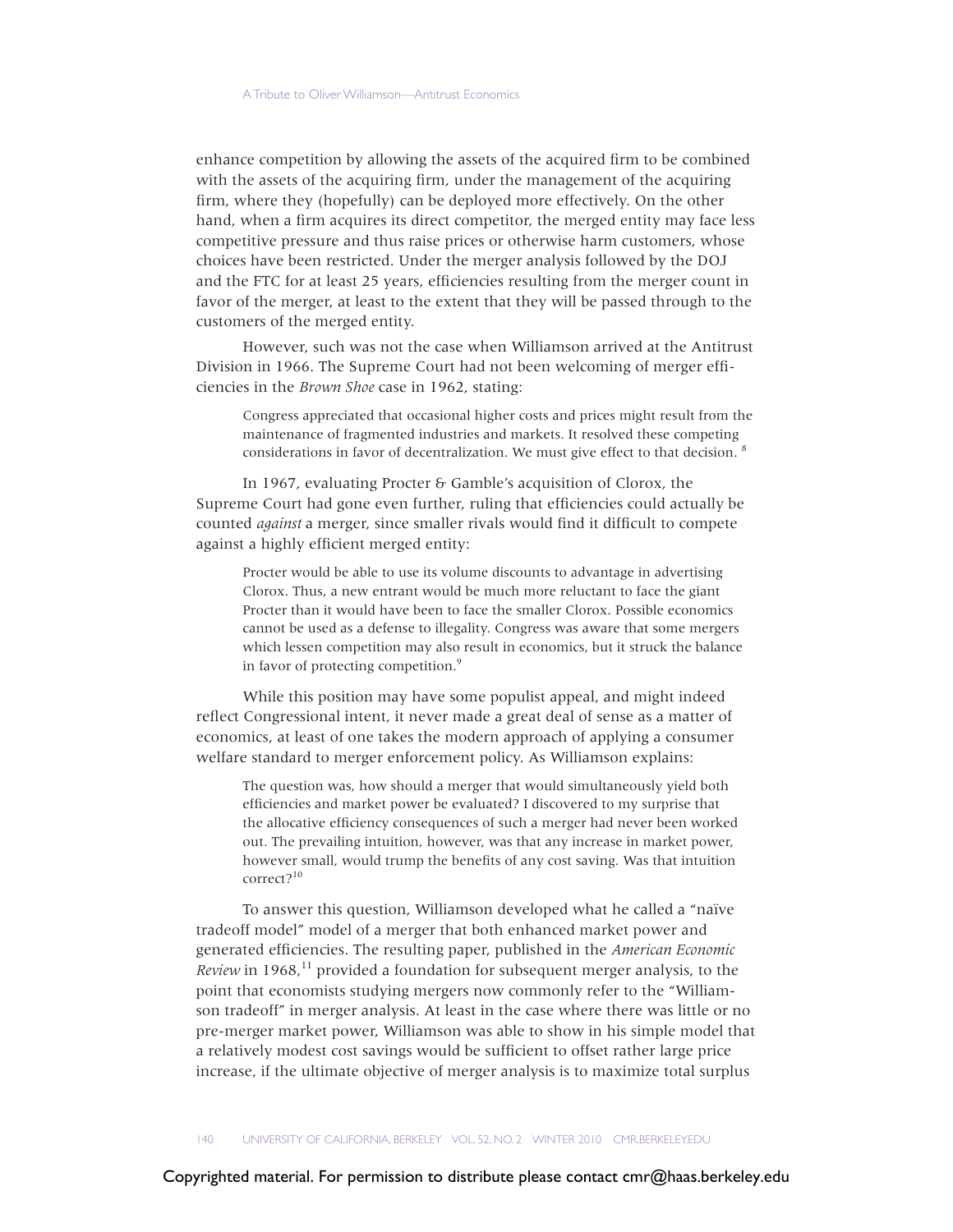(profits plus consumer surplus). As is now well appreciated, the rectangle representing the cost savings can easily be larger than the triangle representing the deadweight loss associated with the price increase.<sup>12</sup> Williamson also took this opportunity to evaluate more generally the role of allocative efficiency in antitrust, a topic that has come to be of perennial interest.<sup>13</sup>

Modern merger analysis generally involves looking at consumer surplus rather than total surplus, which has lead to a different question: how large must the merger efficiencies be so that the merger leads to lower prices, notwithstanding some increase in market power accruing to the merged entity. However, in the bigger picture this is a detail: Williamson led the way in showing how to rigorously consider trading off market power and merger efficiencies. His approach was not embraced right away in the 1968 Merger Guidelines. He was too far ahead of his time. It took roughly thirty years for his ideas about merger efficiencies to be incorporated into the Horizontal Merger Guidelines, when the efficiencies section in the guidelines was revised in  $1997$ .<sup>14</sup>

In subsequent years, Williamson remarked on the evolution of merger analysis, as reflected in the Merger Guidelines promulgated by the DOJ and later by the FTC. His comments in 2002, at the 20th anniversary celebration of the 1982 Merger Guidelines, were welcomed warmly.15

## **Vertical Integration and Vertical Contracting Provisions**

While Williamson's contribution to the treatment of efficiencies in horizontal mergers was prescient and had a lasting impact, his role in the treatment of vertical mergers (the coordination of multiple levels of economic activity within a single firm) and vertical contracting provisions (how firms structure their relationships with their customers and their suppliers) was more fundamental, broader, and much more tightly intertwined with his overall program of transaction cost economics. Put simply, Williamson recoiled at the unjustified presumption that "vertical restraints" were motivated by the desire to create or enhance market power rather than by the desire to align incentives and create efficiencies across firm boundaries.

Issues involving vertical integration and vertical contracting provisions are central to the contributions for which Williamson was awarded the Nobel Prize. He made enormous progress studying these issues in the years following his time at the Antitrust Division. The standard "theory of the firm" taught in economics classes at that time (and for years thereafter) viewed the firm as a production function, transforming inputs into output in a mechanical manner, determined by engineering considerations. Williamson took a very different view of the business enterprise, informed by sociology as well as economics. Williamson was cognizant of the complexities associated with large organizations and attentive to imperfect information and conflicting incentives. This perspective proved remarkably fruitful in studying a whole host of important issues surrounding vertical contracting and vertical relations. Williamson articulated his core rea-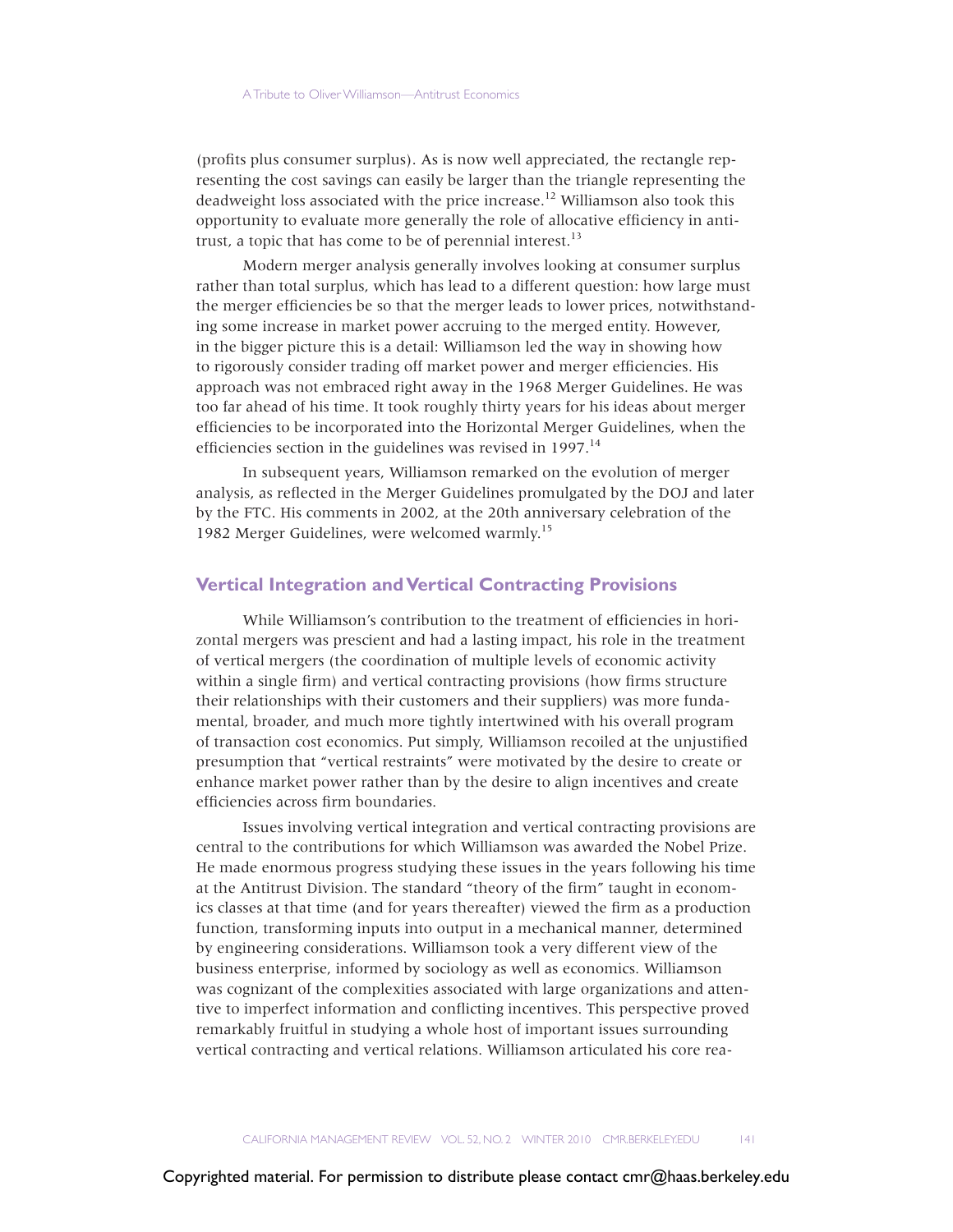soning in two short articles published in the early 1970s,  $^{16}$  which anticipated his *Markets and Hierarchies: Analysis and Antitrust Implications*.

Williamson was inspired and motivated by what he experienced at the Antitrust Division during the 1960s and what he learned of how antitrust law treated vertical relations. The *Schwinn* case, which was before the Supreme Court, was of particular importance.<sup>17</sup> The Antitrust Division had challenged Schwinn's distribution practices some years earlier as violations of the Sherman Act. The case had reached the Supreme Court, and Donald Turner asked Williamson to look it over in September 1966, soon after he arrived at the Division. This was a time when the Court was quite hostile to vertical restraints, i.e., restrictions imposed by manufacturers on the ways in which distributors or retailers could sell that manufacturer's products. Williamson found the overall approach to vertical relations taken by antitrust law to be highly unsatisfactory:

The prevailing thinking was self-limiting in three respects: (1) there was little appreciation for the possibility that product differentiation (as opposed to homogeneous product market exchange) might be the source of economic benefits; (2) there was even less appreciation for the possibility that the integrity of a distribution system could be compromised by subgoal pursuit among the parts (in this case, the individual franchisees); and (3) there was a preference for internal organization (hierarchy) over market organization (interfirm contract) if vertical restrictions, for whatever reason, were to be applied.

*Schwinn* provides a fine example to illustrate these points. Schwinn was a bicycle manufacturer, responsible for about 13% of the bicycles sold in the U.S. in 1961. Schwinn sold its bicycles to and through 22 wholesale distributors, who in turn sold to thousands of retail dealers. The Schwinn Cycle Dealers Association (SCDA) was a defendant in the case along with Schwinn and B.F. Goodrich, a large customer of Schwinn that sold Schwinn bicycles through its own retail stores and through franchisees. Critically, as the Court explains, the challenged Schwinn practices all involved the manner in which Schwinn controlled the distribution of its own brand of bicycles, and not any impediments to the ability of other bicycle manufacturers to compete against Schwinn:

The United States does not contend that there is in this case any restraint on interbrand competition, nor does it attempt to sustain its charge by reference to the market for bicycles as a whole. Instead, it invites us to confine our attention to the intrabrand effect of the contested restrictions. It urges us to declare that the method of distribution of a single brand of bicycles, amounting to less than oneseventh of the market, constitutes an unreasonable restraint of trade or commerce among the several States.

Schwinn had revamped its distribution system in the early 1950s, reducing the number of retailers, franchising them at specific locations, and authorizing them to sell to consumers, but not to unfranchised retailers. Schwinn's 22 wholesale cycle distributors were assigned exclusive territories. The tenor of the Court's approach is illustrated by this passage:

Schwinn contends, however, and the trial court found, that the reasons which induced it to adopt the challenged distribution program were to enable it and the

#### 142 UNIVERSITY OF CALIFORNIA, BERKELEY VOL. 52, NO. 2 WINTER 2010 CMR.BERKELEY.EDU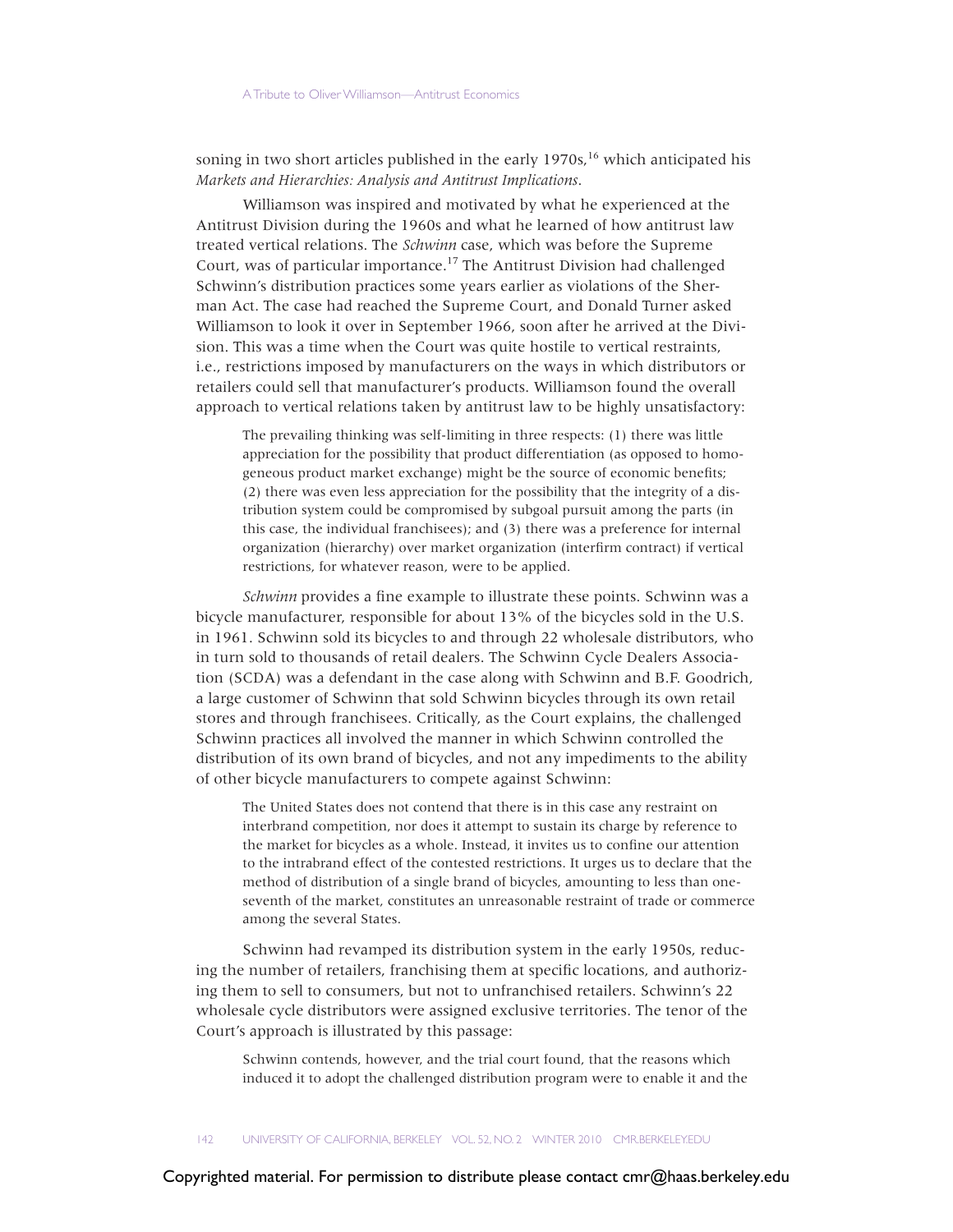small, independent merchants that made up its chain of distribution to compete more effectively in the marketplace. Schwinn sought a better way of distributing its product: a method which would promote sales, increase stability of its distributor and dealer outlets, and augment profits. But this argument, appealing as it is, is not enough to avoid the Sherman Act proscription; because, in a sense, every restrictive practice is designed to augment the profit and competitive position of its participants.

In the end, the Court condemned a number of Schwinn's practices, including the allocation of exclusive territories to distributors:

Once the manufacturer has parted with title and risk, he has parted with dominion over the product, and his effort thereafter to restrict territory or persons to whom the product may be transferred whether by explicit agreement or by silent combination or understanding with his vendee—is a per se violation of § 1 of the Sherman Act.

Williamson disagreed with the approach taken by the Court, but he was ahead of his time:

As of 1966, however, my efforts to place a more favorable construction on *Schwinn*'s restrictions and to reshape *Schwinn* got precisely nowhere.…I viewed contract and organization from a combined economics and organizational perspective, which was a byproduct of my (unorthodox) training at Carnegie.<sup>18</sup>

However, the law was changing, and very rapidly by the standards of Supreme Court jurisprudence.19 A mere ten years later, in the *GTE Sylvania* case, the Supreme Court overruled the *per se* rule stated in *Schwinn,* taking a more generous view of territorial restrictions imposed by manufacturers on distributors or retailers.20 During the intervening years, Williamson explained how antitrust analysis of vertical restraints could be improved using the tools of transaction cost economics.21 The *GTE Sylvania* decision itself afforded Williamson a well-deserved opportunity to explain how transaction cost economics could be used to assess vertical restraints.<sup>22</sup>

During the subsequent three decades, the Court has repeatedly recognized that vertical restrictions may have legitimate business justifications. Most recently, in *Leegin*, the Court overruled a 1911 precedent under which retail price maintenance was *per se* illegal under the Sherman Act.<sup>23</sup> The Court stated explicitly in *Leegin* that "The antitrust laws primarily are designed to protect interbrand competition from which lower prices can later result." By the time the Court ruled in *Leegin* that resale price maintenance should be evaluated on a case-by-case basis, and not condemned categorically, this approach had widespread support among economists. The path trod by the Court over the forty years from *Schwinn* in 1967 to *Leegin* in 2007 was very much illuminated by Williamson's work.

Transaction cost economics also proved valuable in assessing vertical mergers, another area in which antitrust thinking and enforcement has evolved greatly since the 1970s. Williamson was well positioned to comment on the new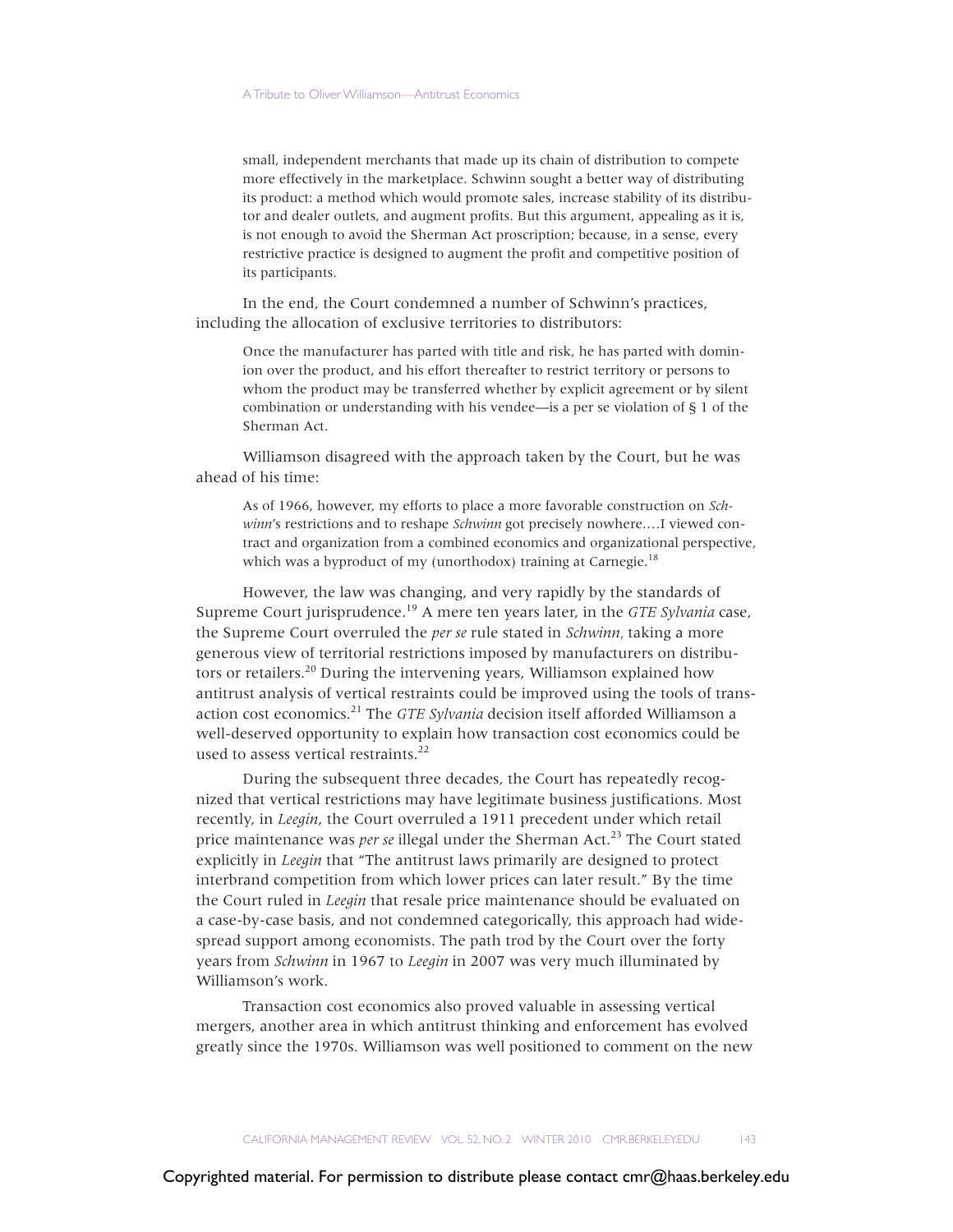antitrust treatment of vertical mergers articulated by the Antitrust Division in the 1980s.<sup>24</sup>

# **Monopoly Power and Monopolization**

Williamson also contributed significantly to the long-running debate over the proper interpretation of Section 2 of the Sherman Act, which prohibits monopolization. He wrote an early paper discussing the "monopoly problem."<sup>25</sup> His paper on franchise bidding for natural monopolies was highly influential in shaping thinking about situations in which firms compete to obtain a monopoly position.26 He also contributed to the debate over how to evaluate claims of predatory pricing, one of the most controversial practices in monopolization  $law.<sup>27</sup>$ 

Here, as elsewhere in antitrust, Williamson steered a middle course. He insisted on a disciplined approach to evaluating predatory pricing claims, refusing to embrace the most aggressive treatments, under which a range of pro-competitive pricing could be condemned as predatory. Yet, unlike some adherents of the Chicago School, he did not reject as illogical claims of predatory pricing. In this regard, Williamson's review of Robert Bork's highly influential book, *The* Antitrust Paradox, illustrates his nuanced and practical approach to antitrust.<sup>28</sup> Williamson calls Bork's book "an important contribution to the antitrust dialogue" and states that the book is "essential reading for antitrust scholars and practitioners alike." However, he makes clear that he believes Bork over-reaches by relying too heavily on simple, static models that fail to capture important aspects of commercial reality:

Although Bork's use of static economic analysis might be disputed, this is not because his economic reasoning is of a fragmentary kind. To the contrary, having once formulated the analysis in static economic terms, he relentlessly presses the argument to completion. His treatment of predatory pricing is illustrative, where his systematic application of the static model discloses that pricing efforts to destroy rivals lack rationality. This is a very strong result. I would caution, however, that static analysis is appropriate only if strategic considerations can be presumed to be absent…

Williamson made it clear that he did not think one could conduct reliable antitrust analysis without taking account of "strategic considerations." This has been one of the primary attacks on the more extreme positions of the Chicago School of antitrust economics that has since been mounted by the "Post-Chicago" School of antitrust economics. Williamson recognized that anticompetitive strategies could be employed, in suitable conditions, to exclude competition in highly concentrated markets. For example, entry into two vertical stages at once could be much harder than entry at just one level, opening up the possibility that vertical mergers or vertical contracting practices such as exclusive dealing could be used to foreclose competition.

By putting his finger on strategic considerations, which were absent from the simple, static model often used by adherents to the Chicago School,

#### 144 UNIVERSITY OF CALIFORNIA, BERKELEY VOL. 52, NO. 2 WINTER 2010 CMR.BERKELEY.EDU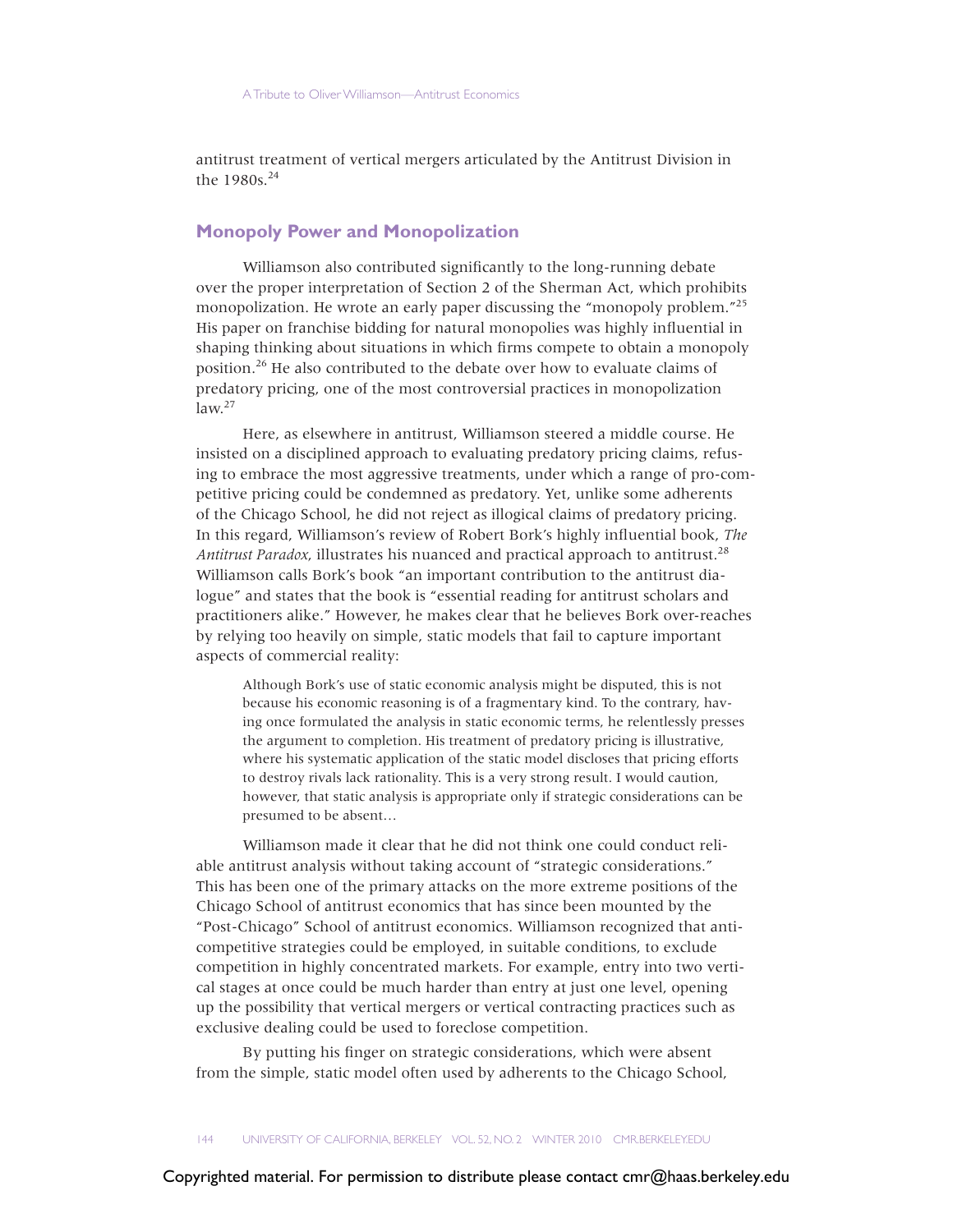Williamson yet again went to the essence of the problem. In this case, he anticipated a huge body of work to come: the application of game theory to industrial organization economics and antitrust. Hopefully, the Courts will seriously consider strategic effects in monopolization cases when the evidence points in that direction, as urged by Williamson, and not overly enamored with the simple, static model promoted by Bork and the Chicago School when that model fails to capture business reality.

# **Conclusion**

Williamson's ideas are broader than any one area of antitrust law. The transaction cost economics framework which he championed, and the whole field of "new institutional economics" (a term coined by Williamson in *Markets and Hierarchies*), which he advanced, have also proven highly valuable and influential regarding antitrust remedies, the scope of antitrust law, and the proper boundary between antitrust and regulation.<sup>29</sup>

The antitrust economics community owes Oliver Williamson a great intellectual debt. In addition, as the chief economist at the Antitrust Division, I owe him a great institutional debt for helping to build the economics capability of the Antitrust Division and thus put antitrust law and antitrust enforcement on a firmer economic foundation. Olly, we are in your debt.

#### **Notes**

- 1. Justice Stephen Breyer was another of Turner's Special Assistants, and Judge Richard Posner was working at that time in the Solicitor General's office handling antitrust cases.
- 2. Oliver E. Williamson, "Economics and Antitrust Enforcement: Transition Years," 2003.
- 3. Oliver E. Williamson, "Economics and Antitrust Enforcement," 2003, p. 61, citing Ronald H. Coase, "Industrial Organization: A Proposal for Research," in Victor Fuchs, ed., *Policy Issues and Research Issues in Industrial Organization* (New York, NY: National Bureau of Economic Research, 1972), p. 69.
- 4. Oliver E. Williamson, "Selling Expense as a Barrier to Entry," *Quarterly Journal of Economics*, 77 (February 1963): 112-188.
- 5. Oliver E. Williamson, "Innovation and Market Structure," *Journal of Political Economy*, 73 (February 1965): 67-73.
- 6. Oliver E. Williamson, "Hierarchical Control and Optimum Firm Size," *Journal of Political Economy*, 76 (April 1967): 123-138.
- 7. Oliver E. Williamson, "Wage Rates as a Barrier to Entry: The Pennington Case in Perspective," *Quarterly Journal of Economics*, 82 (February 1968): 85-116.
- *8. Brown Shoe v. United States*, 370 U.S. 294 (1962), at p. 344.
- *9. Federal Trade Commission v. Procter & Gamble, Co.*, 286 U.S. 568 (1967) at p. 579. As noted by Williamson in "The Merger Guidelines of the U.S. Department of Justice—In Perspective," (2002), p. 4: "The low opinion and perverse regard for economies went so far that beleaguered respondents disclaimed efficiency gains."
- 10. Oliver E. Williamson, "Economics and Antitrust Enforcement: Transition Years," 2003, p. 64.
- 11. Oliver E. Williamson, "Economies as an Antitrust Defense: The Welfare Trade-Offs," *American Economic Review*, 58 (March 1968): 18-36.
- 12. With pre-existing market power, any price increase resulting from the merger is more costly in terms of overall efficiency; in that realistic and important case, the deadweight loss is represented by a trapezoid, not a triangle. Williamson went on to analyze this point, and others as well, in a subsequent article, "Economies as an Antitrust Defense Revisited," *University of Pennsylvania Law Review*, 125/4 (April 1977): 699-736.

CALIFORNIA MANAGEMENT REVIEW VOL. 52, NO. 2 WINTER 2010 CMR.BERKELEY.EDU 145